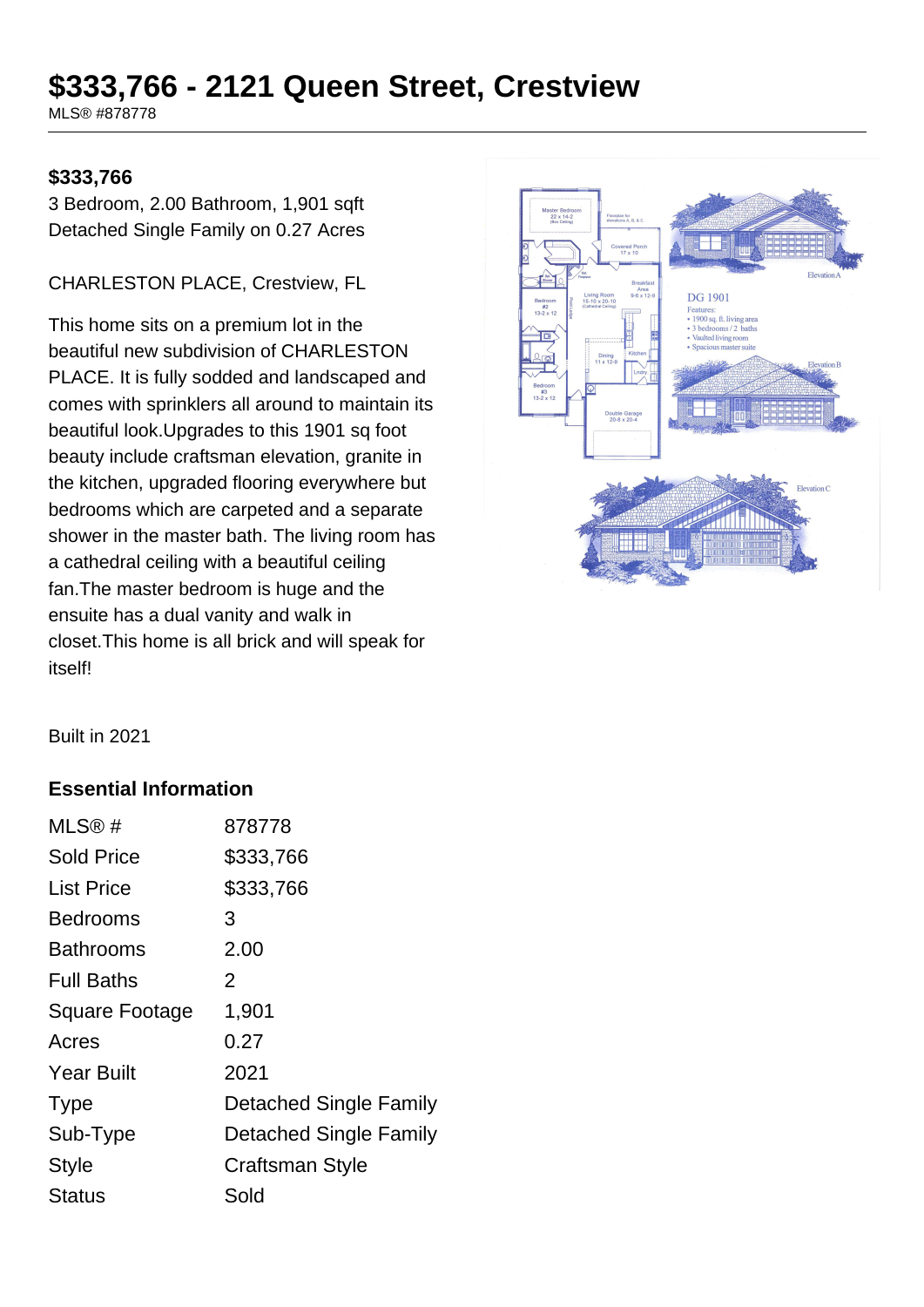# **Community Information**

| Address         | 2121 Queen Street       |
|-----------------|-------------------------|
| Area            | 25 - Crestview Area     |
| Subdivision     | <b>CHARLESTON PLACE</b> |
| City            | Crestview               |
| County          | Okaloosa                |
| <b>State</b>    | FL                      |
| <b>Zip Code</b> | 32536                   |

## **Amenities**

| <b>Utilities</b>      | Electric, Public Water, Septic Tank |
|-----------------------|-------------------------------------|
| <b>Parking Spaces</b> | $\mathcal{L}$                       |
| Parking               | Garage Attached                     |
| # of Garages          | 2                                   |

## **Interior**

| <b>Interior Features</b> | Breakfast Bar, Ceiling Cathedral, Ceiling Tray/Cofferd, Floor Vinyl, Floor<br>WW Carpet New, Lighting Recessed, Pull Down Stairs, Washer/Dryer<br>Hookup |
|--------------------------|----------------------------------------------------------------------------------------------------------------------------------------------------------|
| Appliances               | Auto Garage Door Opn, Dishwasher, Microwave, Oven Self Cleaning,<br>Smoke Detector, Smooth Stovetop Rnge, Stove/Oven Electric, Warranty<br>Provided      |
| Heating                  | <b>Heat Cntrl Electric</b>                                                                                                                               |
| Cooling                  | AC - Central Elect, Ceiling Fans                                                                                                                         |
| # of Stories             |                                                                                                                                                          |

## **Exterior**

| <b>Exterior</b> | Brick, Roof Dimensional Shg, Slab, Trim Vinyl     |
|-----------------|---------------------------------------------------|
|                 | Exterior Features Patio Covered, Sprinkler System |
| Lot Description | Corner, Covenants                                 |
| Windows         | Double Pane Windows                               |
| Roof            | Roof Dimensional Shg                              |
| Foundation      | Slab                                              |

# **School Information**

| Elementary | <b>Bob Sikes</b> |
|------------|------------------|
| Middle     | Davidson         |
| High       | Crestview        |

# **Additional Information**